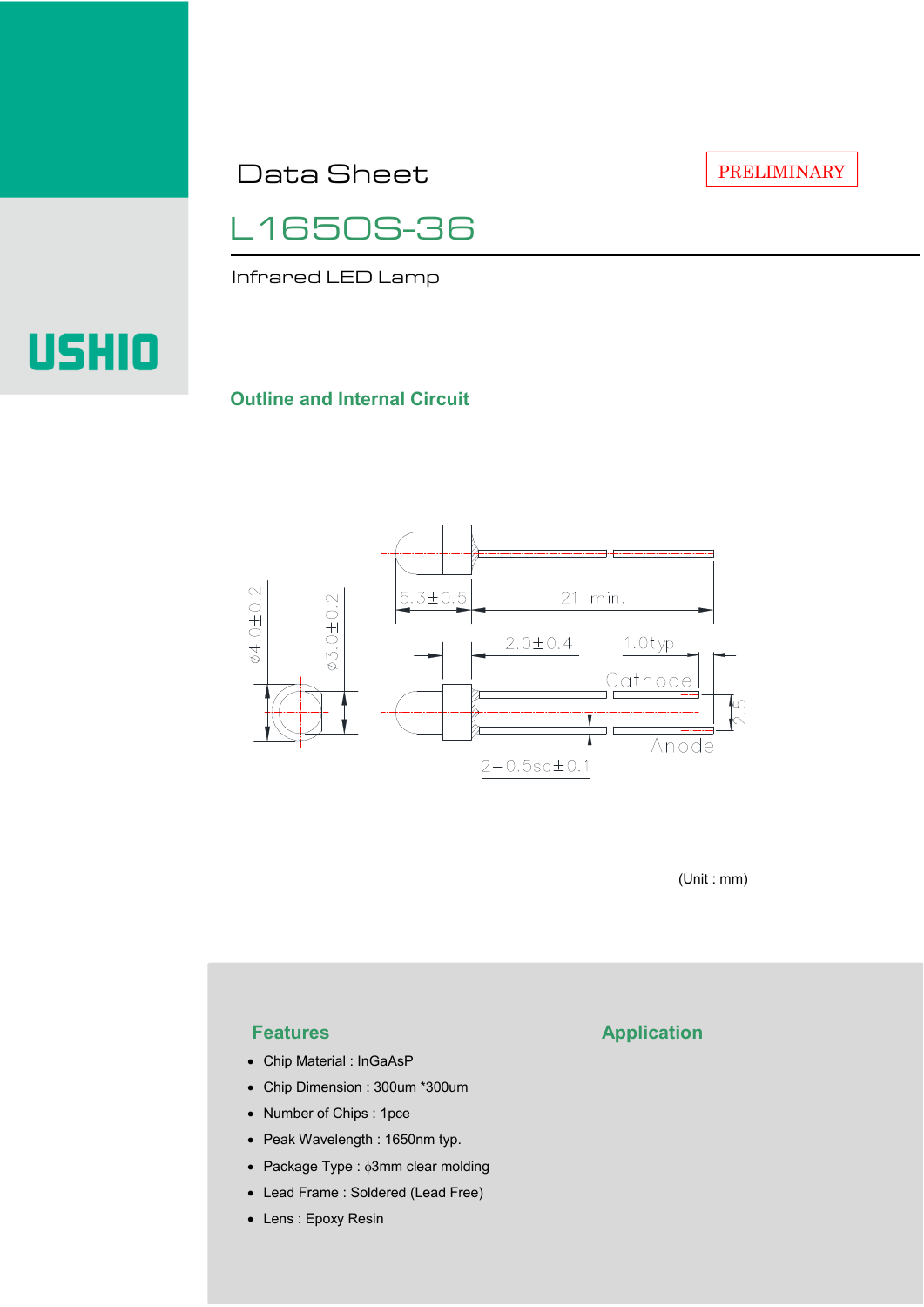

### **Absolute Maximum Ratings (Tc=25°C)**

| <b>Item</b>                  | <b>Symbol</b> | <b>Ratings</b> | <b>Unit</b> |
|------------------------------|---------------|----------------|-------------|
| Power Dissipation            | <b>PD</b>     | 130            | mW          |
| <b>Forward Current</b>       | IF            | 100            | mA          |
| <b>Pulse Forward Current</b> | <b>IFP</b>    | 1000           | mA          |
| Reverse Voltage              | VR.           | 3              | $\vee$      |
| <b>Thermal Resistance</b>    | Rthja         | 250            | K/W         |
| Junction Temperature         | Tj            | 120            | $^{\circ}C$ |
| <b>Operating Temperature</b> | Topr          | $-40 - +85$    | $^{\circ}C$ |
| Storage Temperature          | Tstg          | $-40 - +100$   | $^{\circ}C$ |
| <b>Soldering Temperature</b> | <b>TSOL</b>   | 265            | $^{\circ}C$ |

‡Pulse Forward Current condition : Duty 1% and Pulse Width=10us.

‡Soldering condition : Soldering condition must be completed with 3 seconds at 265°C.

## **Optical and Electrical Characteristics (Tc=25°C)**

| <b>Parameter</b>            | <b>Symbol</b>    | <b>Min</b> | <b>Typ</b> | <b>Max</b> | <b>Unit</b> | <b>Test Condition</b> |
|-----------------------------|------------------|------------|------------|------------|-------------|-----------------------|
| Forward Voltage             | <b>VF</b>        |            | 0.9        | 1.3        | $\vee$      | IF=50mA               |
|                             | <b>VFP</b>       |            | 1.7        |            |             | $IFP=1A$              |
| <b>Total Radiated Power</b> | P <sub>O</sub>   |            | 2.3        |            | mW          | $IF=50mA$             |
|                             |                  |            | 12         |            |             | $IFP=1A$              |
| Radiant Intensity           | IE               |            | 10         |            | mW/sr       | $IF=50mA$             |
|                             |                  |            | 53         |            |             | $IFP=1A$              |
| Peak Wavelength             | $\lambda$ p      | 1600       |            | 1700       | nm          | $IF=50mA$             |
| <b>Half Width</b>           | $\Delta \lambda$ |            | 120        |            | nm          | $IF=50mA$             |
| Viewing Half Angle          | $\theta$ 1/2     |            | ±33        |            | deg.        | $IF=50mA$             |
| <b>Rise Time</b>            | tr               |            | 30         |            | ns          | $IF=50mA$             |
| Fall Time                   | tf               |            | 70         |            | ns          | $IF=50mA$             |

‡Radiated Power is measured by G8370-85.

‡Radiant Intensity is measured by Ando Optical Multi Meter AQ2140 & AQ2742.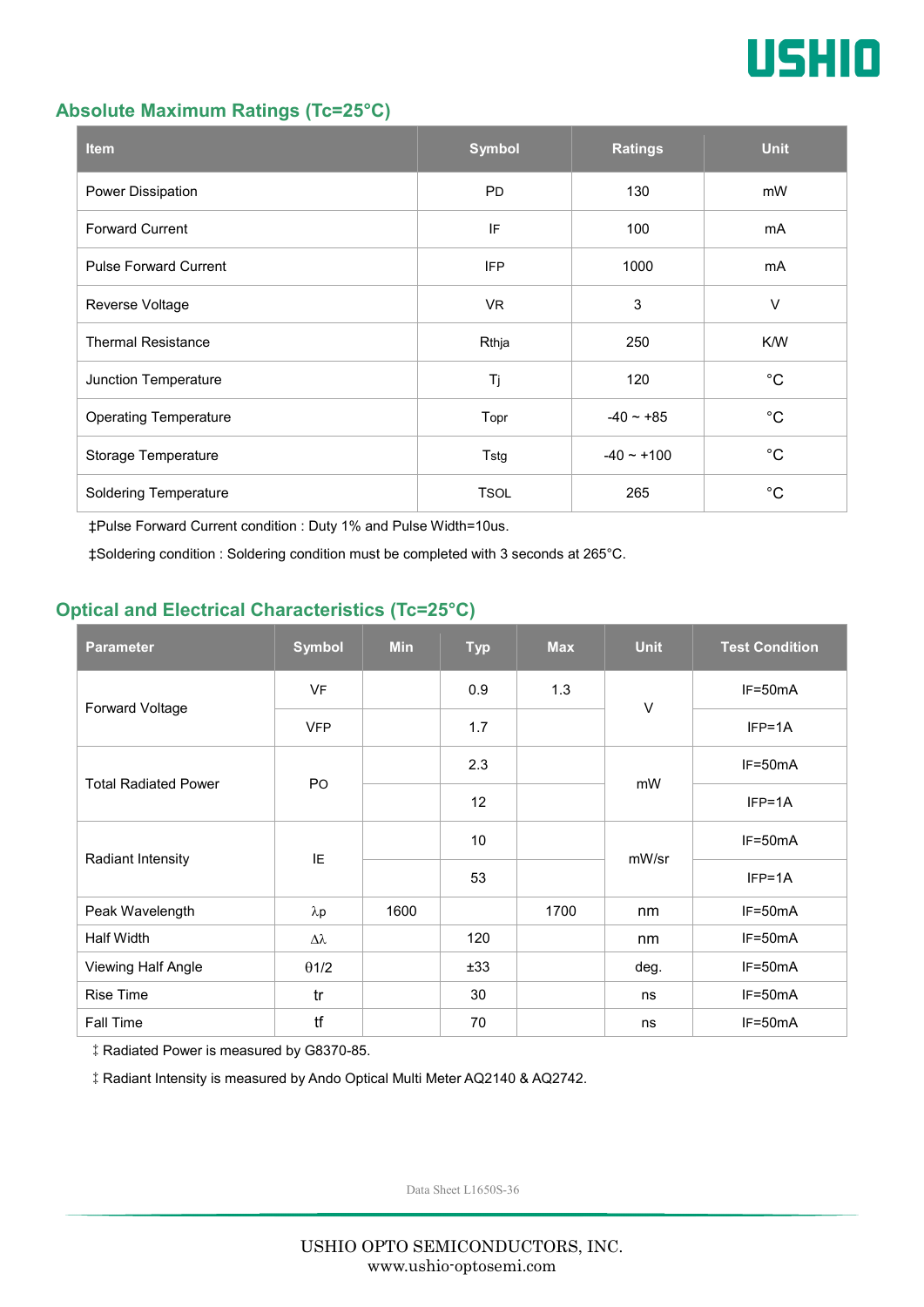

### **Typical Characteristic Curves**

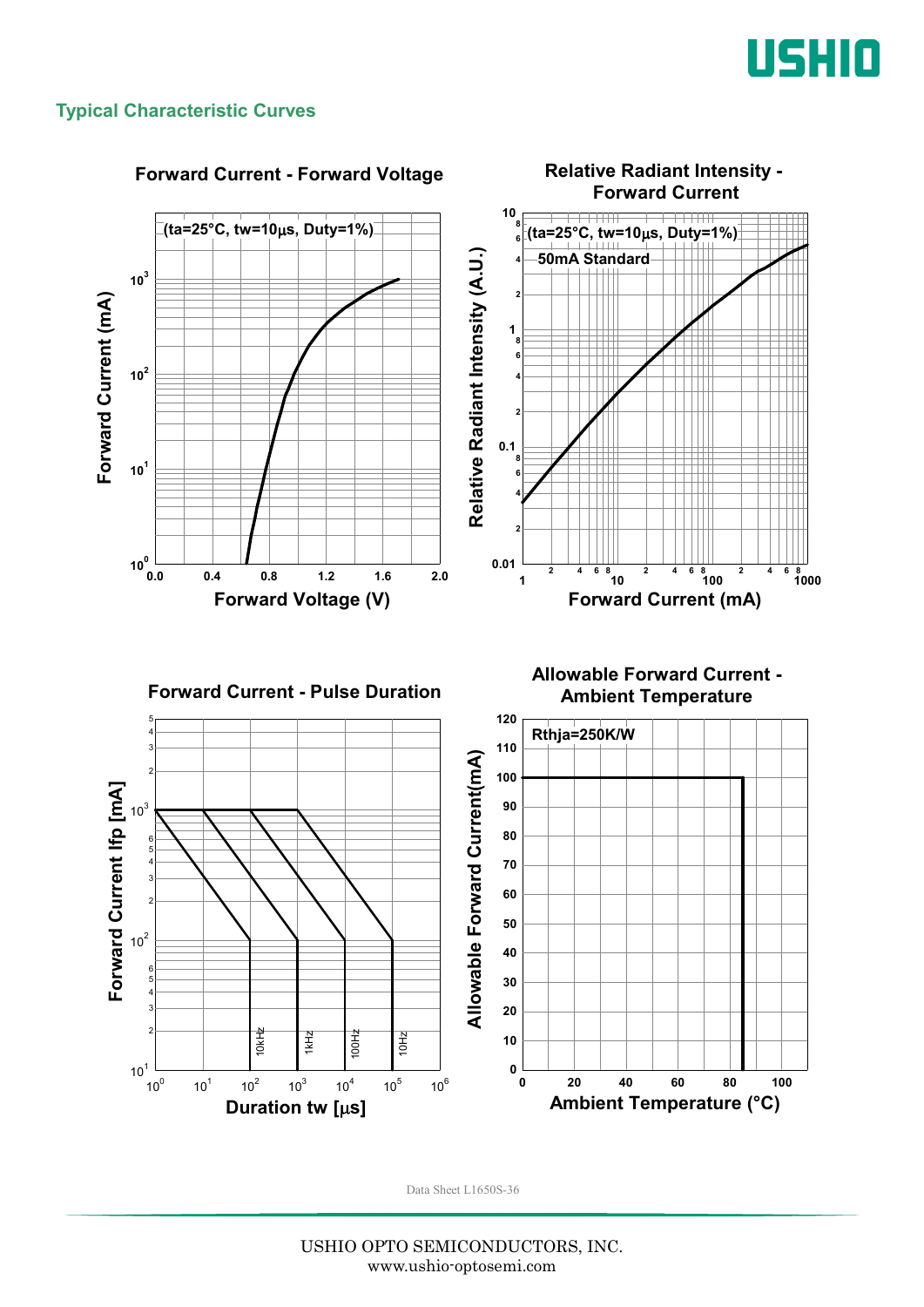



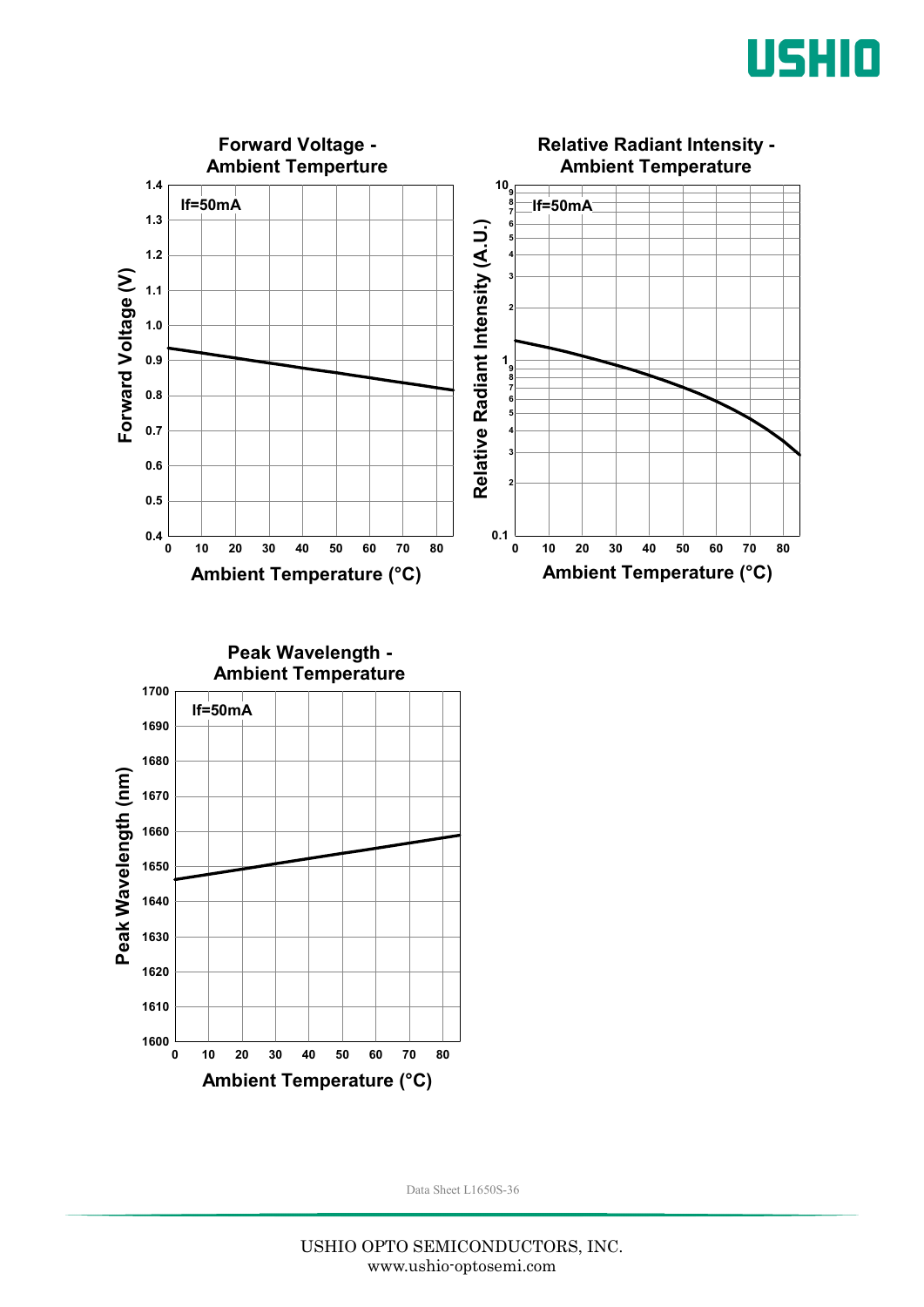